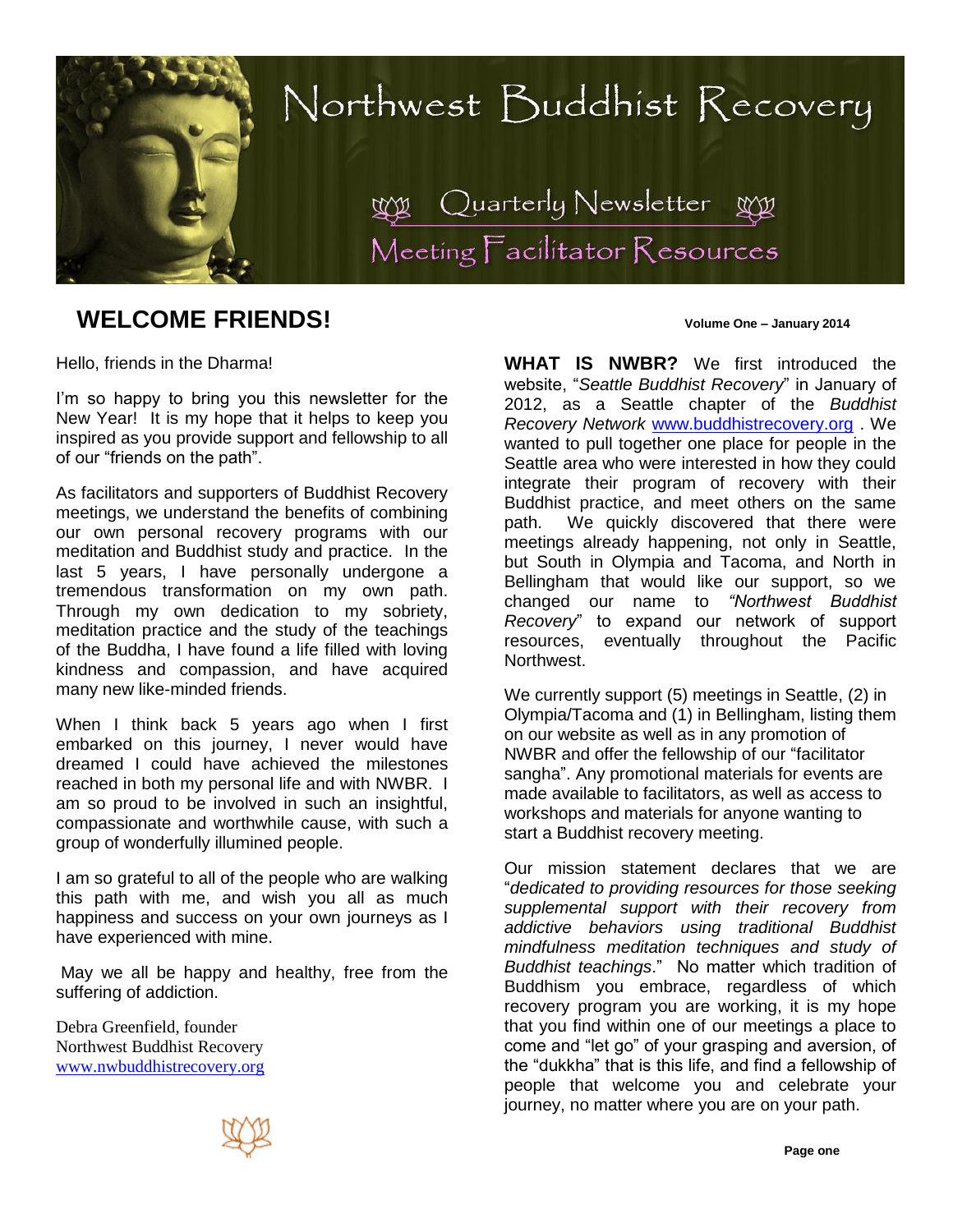# **A LOOK BACK AT 2013**

This past year was such a whirlwind, it was humbling to see so many people come out to support our activities and events. New meetings blossomed, benefactors came on board with venues for events and meetings and our website continued to grow and change. Please refer to our website regularly for upcoming events in 2014, and use our NWBR cards to pass out in your meetings to guide participants to the site and its' resources. The following are some of the highlights of past year:



**Dec. 2012** – **Evening of Loving kindness Jude Rozhon** 

This was a special event for me, welcoming my metta teacher, Jude to our first NWBR event of the year (even though it was officially still December) in the sanctuary of the beautiful Center for Spiritual Living in Sandpoint. The Center hosted "Buddhadharma Meditation and Recovery" from 2010-2012, when it was only one of 3 Buddhist recovery meetings in Seattle. Jude set a precedent for our subsequent events by receiving our "intimate", but eager group with a loving and open heart. Please go to [www.easeandjoy.com](http://www.easeandjoy.com/) to learn more about Jude. Her website as well as several of her audio meditations are also available on [www.nwbuddhistrecovery.org](http://www.nwbuddhistrecovery.org/) for use in meetings or as a resource for meeting participants.

### **February 2013** – **Weekend Vipassana retreat at Wat Atammayatarama with Ven. Santidhammo**

What a gift to have been so welcomed by this wonderful Thai Buddhist temple in Woodinville. Ven. Santi is an American monk, who, with the blessing of Ajahn Ritti (the Abbot of the temple) and the temple board of directors agreed to host our first weekend retreat for people in recovery. The opportunity to sit together with our peers and practice meditation in such a healing environment was humbling. What a gift to our community to go and be supported in our meditation practice and recovery. We look forward to another weekend this year.



### **February 2013 First annual NWBR conference!**

NWBR facilitators from Olympia and Seattle at Wat Atamm

What started out as our quarterly facilitator meeting was soon realized to be much more than that. Hosted by the Wat Atamm, we had the largest group of facilitators gathered yet, and enjoyed a day of business discussions, swapping ideas and challenges of our meetings and had the opportunity to offer the noon meal to the resident monks of the temple. We plan on having our second annual facilitator meeting at the temple in the spring, and I hope you all will consider attending this day of support and friendship with your facilitator "sangha". Please look for a personal invitation coming this spring.

**June 2013** – **Dharma talk and day retreat with Kevin Griffin**



*Ven. Santidhammo, Kevin Griffin. Ajahn P.Phrayad & NWBR founders*

This weekend event came together with the gracious donations of many individuals, and the generosity of Kevin and our hosts at the temple. What lovely hosts the temple monks were, inviting Kevin to come and teach as their guest. We were so lucky to have had the opportunity and I know everyone who attended benefitted greatly from his teachings and the temple experience.

A recording of Kevin's Dharma talk can be found at [www.nwbuddhistrecovery.org](http://www.nwbuddhistrecovery.org/) under the "audio" tab on the home page, along with a link to Kevin Griffins website with audio meditations and articles for meeting study. For more information about Kevin and his current projects and events, go to [www.kevingriffin.net](http://www.kevingriffin.net/)



**A LOOK BACK AT 2013** *cont…*

**Page two**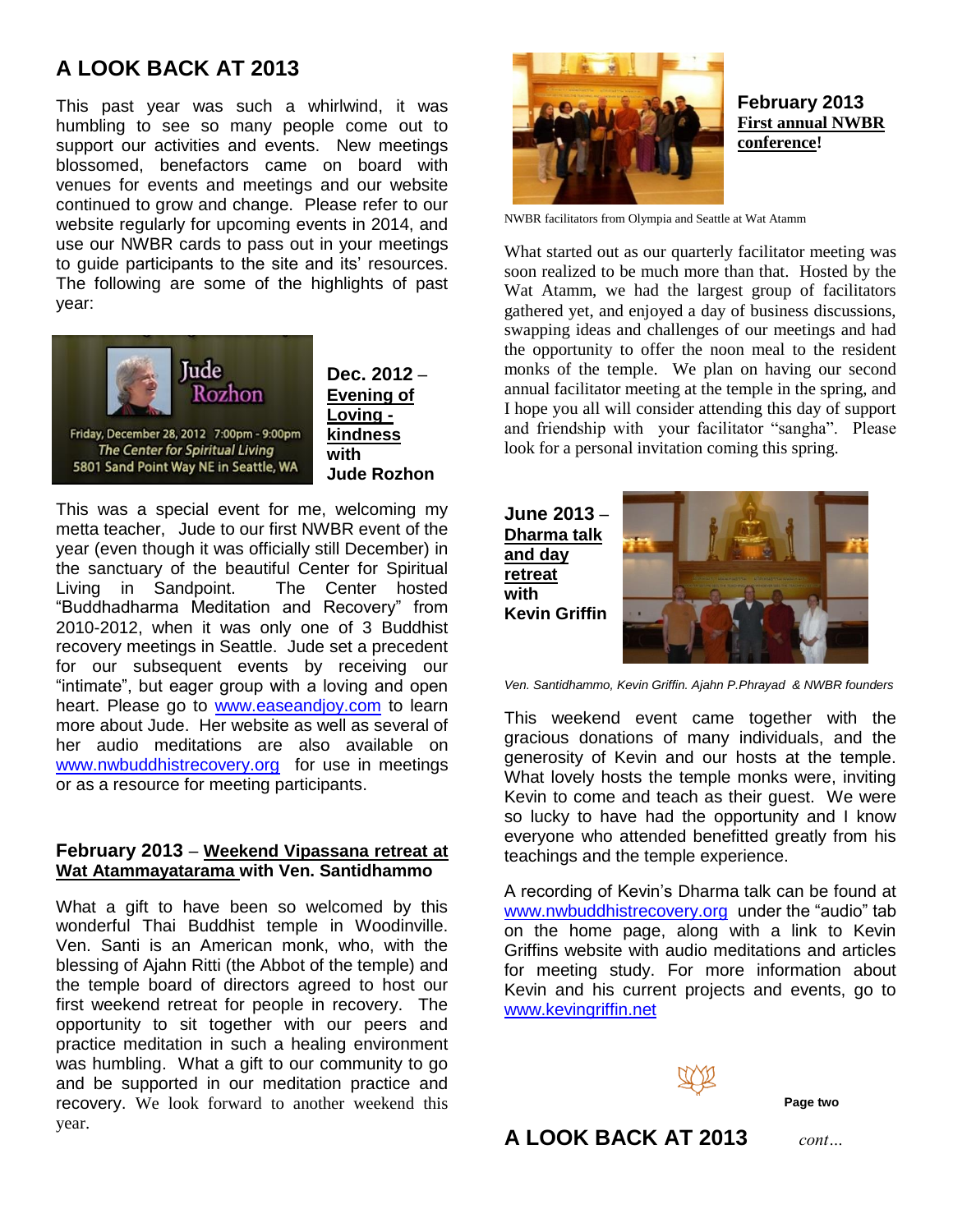# **June 29th, 2013 - Facilitator workshop**

## Hosted by *Seattle Area Support Groups Community Center*

This daylong training workshop was held at the Seattle Area Support Group house [www.sascc.org](http://www.sascc.org/) , the home to a myriad of recovery and other support groups for the whole community. Nine people interested in starting Buddhist recovery meetings came and participated in a day of group discussion and interactive exercises designed to create a feeling of cohesiveness within all of the Buddhist recovery groups. While each potential facilitator brings their own Buddhist tradition to their meeting, we encouraged new meetings to maintain some simple guidelines, encouraging meditation and Buddhist study (secular or spiritual based) as the framework of the meeting. If you are interested in starting a meeting in your area, please contact me directly through the website and I can send you the NWBR facilitator training guidebook. *We are currently seeking new meetings south of Seattle, in W.Seattle, Burien and Seatac areas.* 

## **August 2013** –"**Day of Mindful Recovery" at the**



**Wat Atammayatarama** in Woodinville, WA

Our first daylong retreat for people in recovery was hosted by the Wat Atam, and included a beautiful meal and

Dharma talks with Ven.

Santidhammo. We were able to experience a full day of walking and sitting meditation, having all of our needs taken care of by the wonderful laypeople of the temple. This temple offers regular daylong and weekend Vipassana retreats which are open to the public. You can find information about the temple on the "meditation" tab at [www.nwbuddhistrecovery.org,](http://www.nwbuddhistrecovery.org/) or go to the temple website at **[www.attama.org](http://www.attama.org/)** for more information about the temple and a complete calendar of their events. . Look for more "Days of Mindful recovery" beginning in March of 2014.



*"He who sees the Dhamma, sees me,* 

*he who sees me, sees the Dhamma" Vakkali Sutta.SN*

**BOOK HIGHLIGHT:** 

### [Buddhism &The Twelve Steps](https://www.createspace.com/4580491)  [Workbook](https://www.createspace.com/4580491) by Kevin Griffin Available at <https://www.createspace.com/4580491>



Last year in June, we had the privilege of hosting Kevin Griffin for an evening Dharma talk and a daylong meditation workshop at a beautiful temple here in Woodinville, WA. It was a great success for our organization and the participants raved about their experience for quite a time afterwards. One of the things I had the opportunity to discuss with Kevin was our mutual goal of working to provide more guidelines for facilitators of Buddhist recovery groups, and materials for study for the practitioners to help them develop a deeper understanding of what it means to be Buddhist in recovery from addiction. In our Buddhist recovery groups, members study the practices laid out by the Buddha to get to know our addicted minds and let go of our addictive behaviors. But Buddhist recovery is still just a baby, (well, maybe a toddler at this point) but growing every day into pretty much unchartered territory. Kevin is one of the modern Western meditation teachers to have lived the experience of blending his 12 step AA recovery program with his study of Buddhist teachings. He recognizes the need to develop guidelines to help the Buddhist recovery practitioner to go beyond just sitting in groups and discussing Dharma related to recovery, but to develop practical tools to move forward on a clear path of maintaining our sobriety.

This new book is just that, not just a book to study and read in groups, but a workbook to deepen our understanding and provide a path laid out by someone who has walked it and had positive results. On Kevin's blog [http://kevingriffin.blogspot.com,](http://kevingriffin.blogspot.com/) he provides that for us in a language that is accessible and thought provoking. I love the exercises at the end of the chapters, which engage me into taking action, which is something that works in the AA tradition that we want to incorporate into the Buddhist Recovery program. Creating this tool for the Buddhist recovery community is invaluable as we move forward in promoting this healing path.

If you are a group facilitator and wish to start a study group around this book, contact Kevin at [www.kevingriffin.net](http://www.kevingriffin.net/) for a discount on purchasing 10 or more workbooks. Let him know that you are with *Northwest Buddhist Recovery*!

We are so grateful to Kevin, for all of his work bringing this message to our community.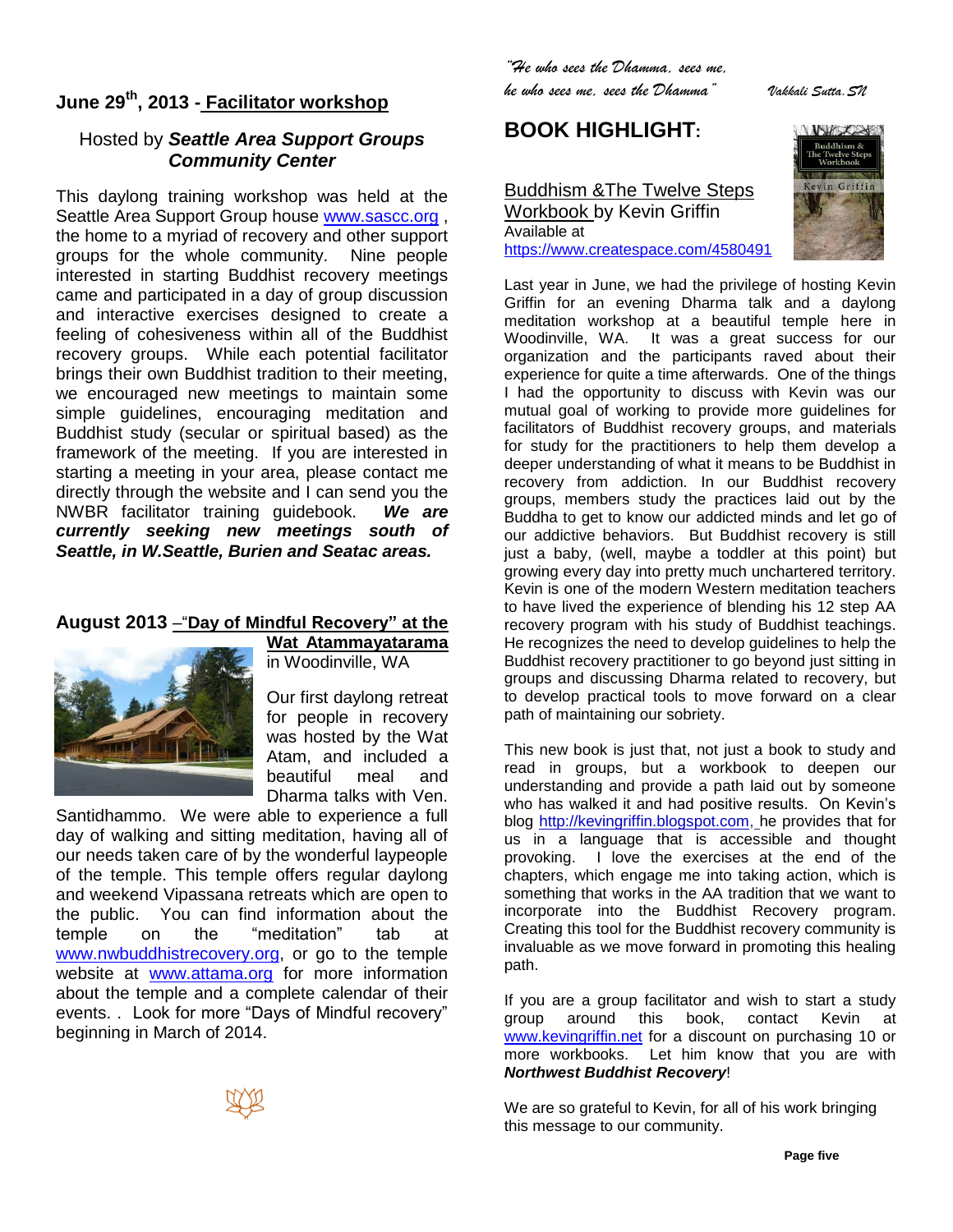

# **BUDDHIST RECOVERY AROUND THE WORLD Interview with a teacher**

## **Valerie Mason-John**

Valerie (Vimalasara) Mason-John is a vibrant and impassioned speaker, sharing her own path of spiritual growth and personal healing with grace, beauty and a poetic fervor. She is inspirational to watch, engaging the audience with her striking stage persona and elegant prose as she pulls you into her inspiring journey from suffering to equanimity. She is a playwright and author of seven books including [Detox Your Heart](http://www.youtube.com/watch?v=jbLmOE5Y8kI) – working with [anger,](http://www.youtube.com/watch?v=iAJ0vfR_2HI) fear and hatred – Epub and course published 2013, and the co-author of [Eight Step Recovery](http://www.facebook.com/eightsteprecovery) – Using The Buddha's Teachings to Overcome Addiction. She is also the author of  $The war$  done done- a new unpublished novel (publisher welcome)

#### **Q. Many people discover Buddhist teachings as they work their recovery program, others develop an awareness of their addictive behaviors on their journey on the Buddhist path. When did you discover the advantages to integrating your Buddhist and recovery paths and what did your own journey look like?**

For as long as I can remember I always wanted to learn to meditate. At the age of 15 I was locked up in a youth prison for shop lifting. I lost a lot of time, and ended up in solitary confinement for many weeks at a time. It was there I must have learned unconsciously to meditate. I had touched on altered states, and tried very much to find it when I was released aged 17. I found it on the dance floors when I was clean and sober, but I also thought I found it when I was intoxicated with acid or cocaine, or any other upper I could take. A friend took me along to a transcendental meditation teacher, and after one sit I knew I had found what I was looking for, a natural high (and I didn't have to pay for it!) . But at the same time I knew it was a therapy for me.

My root addiction is sugar. Yes, I drank socially, but I could take it or leave it. Uppers were different I was a functioning addict, but refined sugar is my disease. At the peak of my disease I was bingeing and purging over 40 times a day. I used other intoxicants to give me respite. I could not stop, I did not know how to stop. I lived in the hell of that addiction from the age of 17 to 37.

I went on my first retreat at age 28 and experienced abstinence of more than one day for the first time. I began going on retreats for respite. While I had moments of a sober mind, abstinence was most definitely an issue. Without abstinence there was no chance of sobriety of mind.

# **Interview with a teacher** *Cont…*

Once upon a time my black identity, my queer identity, my bulimia Nervosa were at the center of my life. These were false refuges because they brought about suffering. I bring this part of my personal practice to people in recovery. I ask them to reflect on what they spend most of their time thinking about, what is at the center of their life. Of course I don't say "you must have the three jewels!" but that they do need something positive, whether a "God of their understanding" or some other spiritual ideals. When we can see the impermanence of everything, we can accept the unsatisfactory nature of life. We can see that the person we think we are is an illusion based on our thinking, or based on other people's thinking. In essence when we can see there is no self to hate, blame or berate, that all we are is a flow of conditions arising and ceasing, then this is sobriety of mind; peace from the mayhem that can whir inside our heads.

**Q. What inspired you to write your new book" Eight step recovery-using the Buddha's teachings to overcome addiction". What can you share about the book and your downloadable "21 day meditations for recovery" with our community here in the Pacific Northwest as to how it can help to ease the "disease" of our recovery paths?**

There is more than one way to recovery, 12 steps is not the only way and I am proof of that. My co- author is a psychiatrist specializing in addiction who treats people who are suicidal, They have been led to believe if they can't get clean in the 12 step rooms they are doomed and there is no hope. This is a tragedy. Both of us through our own insights into Buddhist teachings wanted to mark clearly a Buddhist pathway to recovery that could be used by anyone. We want to put the Buddhism back into the mindfulness practices. Mindfulness is not enough for the addict to maintain abstinence and develop sobriety of mind.

The Buddha was in recovery. He went beyond recovery when he woke up to seeing things as they really are. The Buddhist teachings guide us to see things as they really are, offering us a way out of suffering. Addiction is suffering and at the root of it is craving and aversion, which are two of the poisons the teachings talk about.

We have delivered training to professionals working in the field of addiction, and inevitably some of them are 12 step or SMART recovery members. The feedback has been inspiring. They have always known that what I call "stinking thinking" has been the cause of a relapse, but have never had it explained in a way that they can see how that actually plays out in the mind We also help them to see the importance of Buddhist loving-kindness (metta) practices.

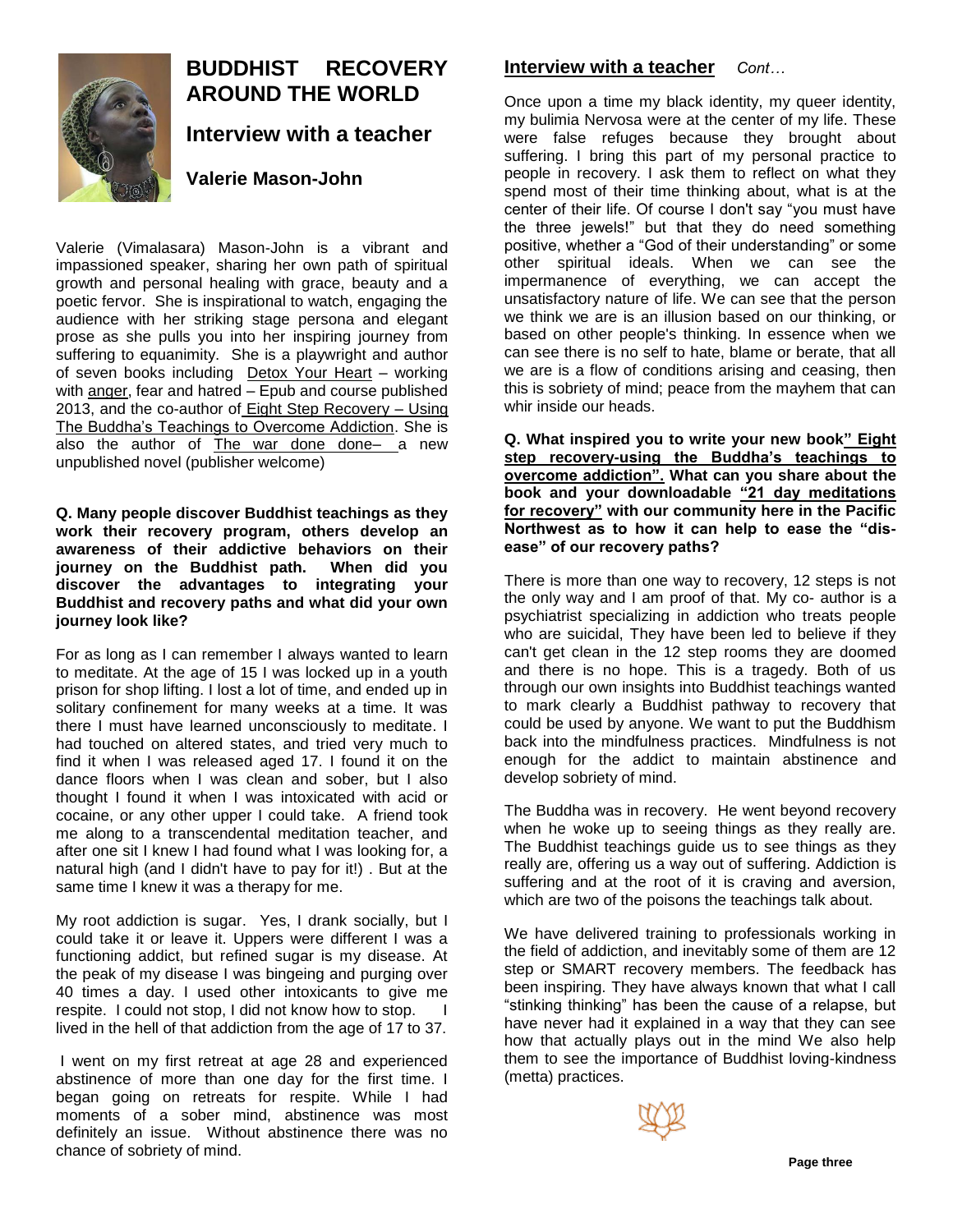### **Interview with a teacher** *cont…*

Regarding the "eight steps" program and the "21 day meditations for recovery", log onto the site [www.thebuddhiscentre.com/eightsteps,](http://www.thebuddhiscenter.com/eightsteps) download the meditations and do one a day and see for yourself. They are a gift with no fee attached. In the spirit of Shakyamuni's words , *don't believe anything you have just read, try for yourself and see*.You cannot put a price on Buddhist teachings, they must be accessible to everyone. Of course if people want to donate that is great, generosity is part of recovery. People like Thich Nhat Hanh and Kate Munger the founder of "the Thresh Hold Choirs" have given generously their creativity and time to help ease the dis-ease in the world. We want the book to go into the world, for people to make it their own and create their own meetings like in the 12 step community. We live in a culture now where MEET UP is booming. We have set up a. website to help people can create their own groups using the book as a study guide. We are trying hard not to steer it, but to let people steer it. We also see the book being used by Buddhist communities of any tradition and hope they will make the space to embrace the Buddhist recovery groups. We also see it as a book that some people will use to explore their 11th step. If the Lord's Prayer can creep into many of the 12 steps rooms, I'm sure others will be open to exploring this book as a way to support their

This is our vision, but in the end we are just happy to add to the cannon of recovery. It is a matter of urgency to put Buddhism back into mindfulness if we are to see full recovery from our addictive behaviors. Take the raft as far as it will take you, and when you are stuck take another raft to carry you further on the journey. You can begin renouncing now, or wait until the point of death. We all have to renounce in the end. We can choose to do it calmly, peacefully and with loving kindness, or we can fight to the bitter end. How do you want to continue to live your life?

Sign up for Vimalasaras' free "21 day Meditations for recovery" at

#### [www.thebuddhiscenter.com/eightsteps](http://www.thebuddhiscenter.com/eightsteps)

meditation practice.

Look for Vimalasara here in Seattle in the summer of 2014 promoting her new book and bringing her message of recovery and hope to our community. Read more about Vimalasara at :

[www.windhorsepublications.com](http://www.windhorsepublications.com/) [www.facebook.com/eightsteprecovery](http://www.facebook.com/eightsteprecovery)

[www.valeriemason-john.com](http://www.valeriemason-john.com/) [www.bullyvictimbystander.com](http://www.bullyvictimbystander.com/)

# **MEETING HIGHLIGHT:**

### **Buddhism & Meditation**

SASG community center, Capitol Hill Thurs. 7:30-9:00pm

Situated conveniently on bus lines in the healing energy of the SASG community center, this is the largest and one of the first Buddhist recovery meetings in Seattle, now in its' fifth year.

The founder and lead facilitator of this peer led Buddhist meditation group has ties to Seattle Dharma Punx, and brings his experience as a yoga instructor and passion for his own Buddhist recovery path, as well as his AA background to his recovery sangha, providing a constant and calming presence for the meeting participants. The venue is a hub for the AA community as well as several Buddhist meditation groups which serve not only the LBGTQ, but the entire recovery community, regardless of sexual orientation.

With as many as 20-25 participants at a time, the large crowd does not take away from the warmth and intimate feel of this wonderful recovery sangha. Meetings begin with reading of the house guidelines, bringing everyone on board with expectations of ethical behavior while attending the group, creating a safe and inviting experience for all. They then go into a 30 minute meditation with some initial guidance, which brings the energy of the sangha together and unifies the group. They then share aloud a reading from a variety of both Western and traditional Dharma books and articles, finally opening the group to sharing and discussion for the last half hour or so. There are many in the group who have been there from the beginning, who rotate as peer facilitators, offering the same energy of mindful listening and non-judgement.

Between the wonderful energy of the house and the open hearted presence of all of the participants, this is a welcoming group for anyone regardless of their meditation experience or knowledge of Buddhist practice.

For directions and more info about this group, go [www.sasgcc.org](http://www.sasgcc.org/) .

*"We have the power to bring Sanghakaya, the Sangha body, and Maitreya Buddha into existence just by sitting together and practicing deeply."* 

*Thich Nhat Hanh, from "Friends on the Path, living spiritual communities"*